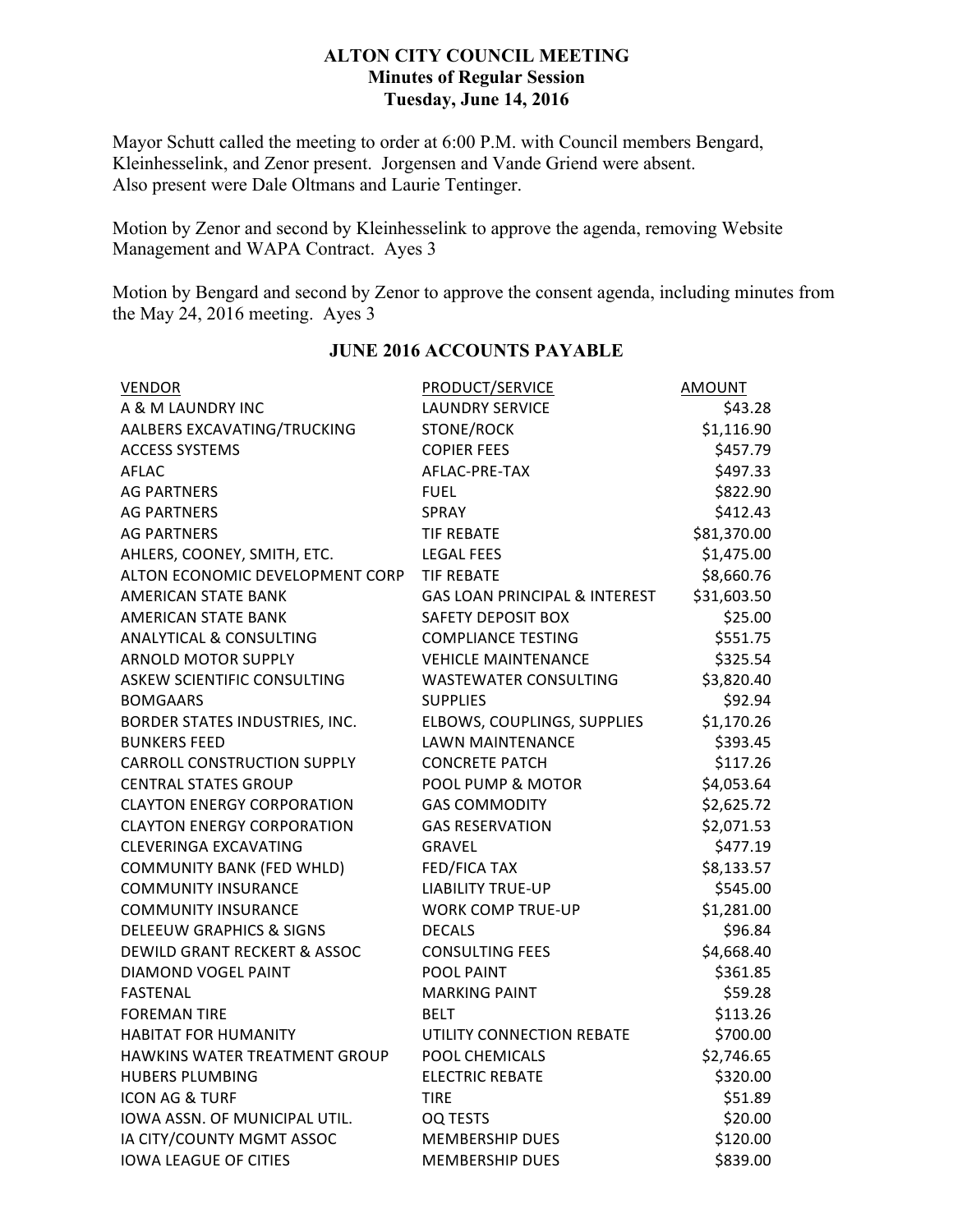| <b>IOWA ONE CALL</b>                  | <b>LOCATES</b>                 | \$64.80     |
|---------------------------------------|--------------------------------|-------------|
| <b>IOWA STATE TREASURER</b>           | <b>STATE TAX</b>               | \$1,437.00  |
| <b>IPERS COLLECTIONS</b>              | <b>IPERS</b>                   | \$5,006.23  |
| KLAY, VELDHUIZEN, BINDNER, DEJONG     | <b>LEGAL FEES</b>              | \$2,328.00  |
| <b>BRIAN KONZ</b>                     | <b>ELECTRIC REBATES</b>        | \$130.00    |
| <b>KOPETSKYS ACE</b>                  | <b>CLEANING SUPPLIES</b>       | \$107.91    |
| <b>KORVER LAWN CARE</b>               | MOW CITY DITCH & WATERWAY      | \$600.00    |
| KRIZ-DAVIS CO.                        | <b>INSULATORS, SLEEVES</b>     | \$481.75    |
| LANGEL, DENNIS                        | <b>GAS REBATE</b>              | \$325.00    |
| METERING & TECHNOLOGY SOL             | <b>WATER METER</b>             | \$458.64    |
| <b>MID SIOUX OPPORTUNITY</b>          | PROJECT SHARE                  | \$20.00     |
| MIDAMERICAN ENERGY                    | <b>STREET LIGHTS</b>           | \$168.65    |
| <b>MIDWEST FIRE &amp; REPAIR</b>      | <b>EQUIPMENT REPAIR</b>        | \$767.23    |
| MIKES WELDING & REPAIR                | PLATES, PIPE, HYDRAULIC METERS | \$968.90    |
| MISSOURI RIVER ENERGY SERVICES        | ANNUAL MEETING REGISTRATION    | \$100.00    |
| <b>MISSOURI RIVER ENERGY SERVICES</b> | <b>ELECTRIC</b>                | \$33,477.86 |
| <b>MUNICIPAL UTIL-BILLS</b>           | <b>UTILITIES</b>               | \$1,364.52  |
| <b>NEAL CHASE LUMBER CO</b>           | SUPPLIES, POSTAGE              | \$767.26    |
| NOTEBOOM ELECTRIC                     | <b>LIGHT BULBS</b>             | \$25.53     |
| ORANGE CITY MUNICIPAL UTILITIES       | <b>BULK WATER</b>              | \$5,436.30  |
| <b>OLDENKAMP KENNELS</b>              | <b>KENNELING</b>               | \$60.00     |
| ONE OFFICE SOLUTION                   | <b>OFFICE SUPPLIES</b>         | \$47.68     |
| <b>OUTDOOR RECREATION PRODUCTS</b>    | <b>PARK SWINGS</b>             | \$869.00    |
| PAYROLL                               | PAYROLL 5/31/2016              | \$25,482.99 |
| PLUIM PUBLISHING CO., INC.            | HELP WANTED ADS                | \$66.50     |
| <b>RANDY'S IRON WORKS</b>             | <b>AXLES - TAR TRAILER</b>     | \$1,469.78  |
| <b>JARED ROBERTS</b>                  | SIDEWALK REPLACEMENT REBATE    | \$475.00    |
| <b>DARIN ROSENBOOM</b>                | UTILITY CONNECTION REBATE      | \$600.00    |
| <b>DARIN ROSENBOOM</b>                | <b>ELECTRIC REBATE</b>         | \$1,600.00  |
| <b>MIKE SCHNURR</b>                   | <b>ELECTRIC REBATE</b>         | \$250.00    |
| SIOUX COMMERCIAL SWEEPING INC         | RAISING CONCRETE - LIBRARY     | \$1,250.00  |
| SIOUX COUNTY RECORDER                 | WARRANTY DEED, MIN ASSESS      | \$80.00     |
| SIOUXLAND PRESS                       | <b>PUBLICATIONS, ADS</b>       | \$454.57    |
| <b>SPIREWORKS CREATIVE</b>            | <b>WEBSITE MANAGEMENT</b>      | \$200.00    |
| STANDER ENGRAVING                     | <b>NAME PLATE</b>              | \$23.50     |
| STAPLES PROMOTIONAL PRODUCTS          | <b>CARD MAGNETS</b>            | \$194.59    |
| TREASURER STATE OF IOWA               | <b>SALES TAX</b>               | \$2,800.00  |
| TRITECH EMERGENCY SYSTEMS INC         | <b>RESCUE BILLING</b>          | \$27.50     |
| U S CELLULAR                          | <b>CELL PHONES</b>             | \$313.40    |
| <b>U.S. POSTMASTER</b>                | PO BOX FEE                     | \$86.00     |
| U.S. POSTMASTER                       | <b>POSTAGE</b>                 | \$500.00    |
| UTILITY EQUIPMENT CO.                 | <b>FILTER</b>                  | \$200.00    |
| VAN MAANEN'S RADIO SHACK              | <b>COMPUTER SERVICE</b>        | \$683.05    |
| <b>VECTOR</b>                         | <b>ANNUAL DUES</b>             | \$403.59    |
| VER HOEF AUTOMOTIVE INC               | 2016 SILVERADO                 | \$20,000.00 |
| <b>VISA</b>                           | CART, BOLLARDS, REGISTRATION   | \$1,710.28  |
| <b>VISSER BROTHERS</b>                | <b>FURNACE REPAIRS</b>         | \$79.61     |
| WELLMARK BLUE CROSS/BLUE SHIELD       | <b>GROUP INSURANCE</b>         | \$7,189.12  |
| <b>WESCO DISTRIBUTION, INC.</b>       | PEDESTAL                       | \$133.75    |
| <b>WEST IOWA TELEPHONE</b>            | TELEPHONE, FAX, INTERNET       | \$589.10    |
|                                       |                                |             |

TOTAL ACCOUNTS PAYABLE CHECKS \$284.115.90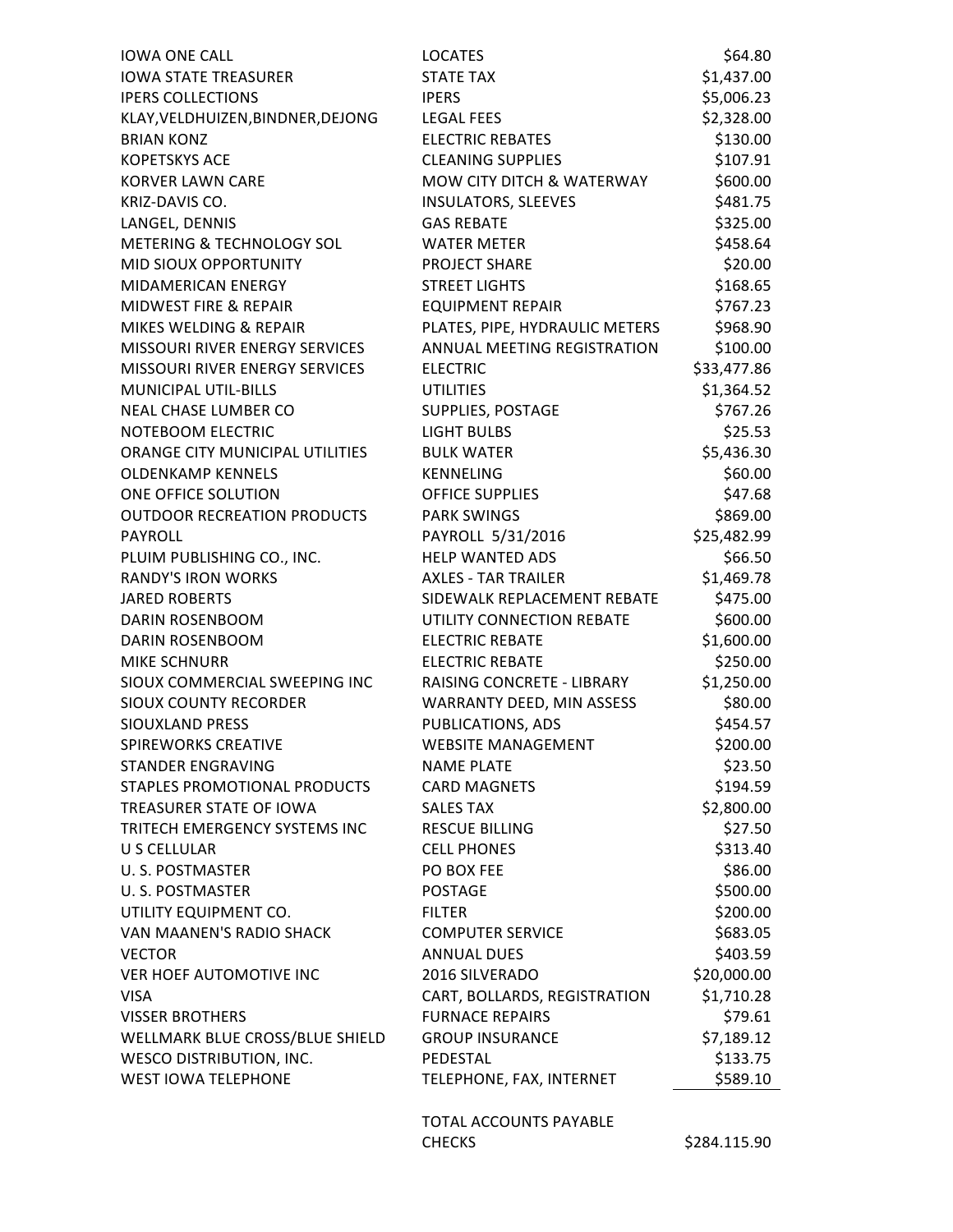**CIGARETTE PERMIT:** Casey's General Store submitted a request for renewal of their cigarette permit.

Motion by Kleinhesselink and second by Zenor to approve renewal of cigarette permit for Casey's General Store. Ayes 3

### **PAYROLL:**

# **RESOLUTION 16-26 "A RESOLUTION OF THE CITY COUNCIL OF ALTON, IOWA, SETTING WAGES FOR LIBRARY EMPLOYEES FOR FISCAL YEAR 2016-2017"** was

introduced and moved for adoption by Council Member Kleinhesselink. Zenor seconded the motion to adopt.

Upon roll call vote, the following was recorded: Ayes: Bengard, Kleinhesselink, Zenor Nays: None Absent: Jorgensen, Vande Griend

Whereupon the Mayor declared the Resolution duly adopted.

**RESOLUTION 16-27 "A RESOLUTION OF THE CITY COUNCIL OF ALTON, IOWA, SETTING SALARIES AND WAGES FOR APPOINTED OFFICES AND EMPLOYEES OF THE CITY"** was introduced and moved for adoption by Council Member Bengard. Zenor seconded the motion to adopt.

Upon roll call vote, the following was recorded: Ayes: Bengard, Kleinhesselink, Zenor Nays: None Absent: Jorgensen, Vande Griend

Whereupon the Mayor declared the Resolution duly adopted.

**NOT TO EXCEED \$1,100,000 G.O. CAPITAL LOAN NOTES:** Oltmans reviewed the financing estimate and timeline with the Council.

Motion by Bengard and second by Kleinhesselink to approve the Engagement Letters from Piper Jaffray and Ahlers Cooney to facilitate issuance of G.O. Bonds. Ayes 3

Motion by Zenor and second by Kleinhesselink to approve Term Sheet for Distribution of G.O. Bonds. Ayes 3

**RESOLUTION 16-34 "RESOLUTION FIXING DATE FOR A MEETING ON THE AUTHORIZATION OF A LOAN AGREEMENT AND THE ISSUANCE OF NOT TO EXCEED \$1,100,000 GENERAL OBLIGATION CAPITAL LOAN NOTES OF THE CITY OF ALTON, STATE OF IOWA (FOR ESSENTIAL CORPORATE PURPOSES), AND PROVIDING FOR PUBLICATION OF NOTICE THEREOF"** was introduced and moved for adoption by Council Member Kleinhesselink. Bengard seconded the motion to adopt.

Upon roll call vote, the following was recorded: Ayes: Bengard, Kleinhesselink, Zenor Nays: None Absent: Jorgensen, Vande Griend

Whereupon the Mayor declared the Resolution duly adopted.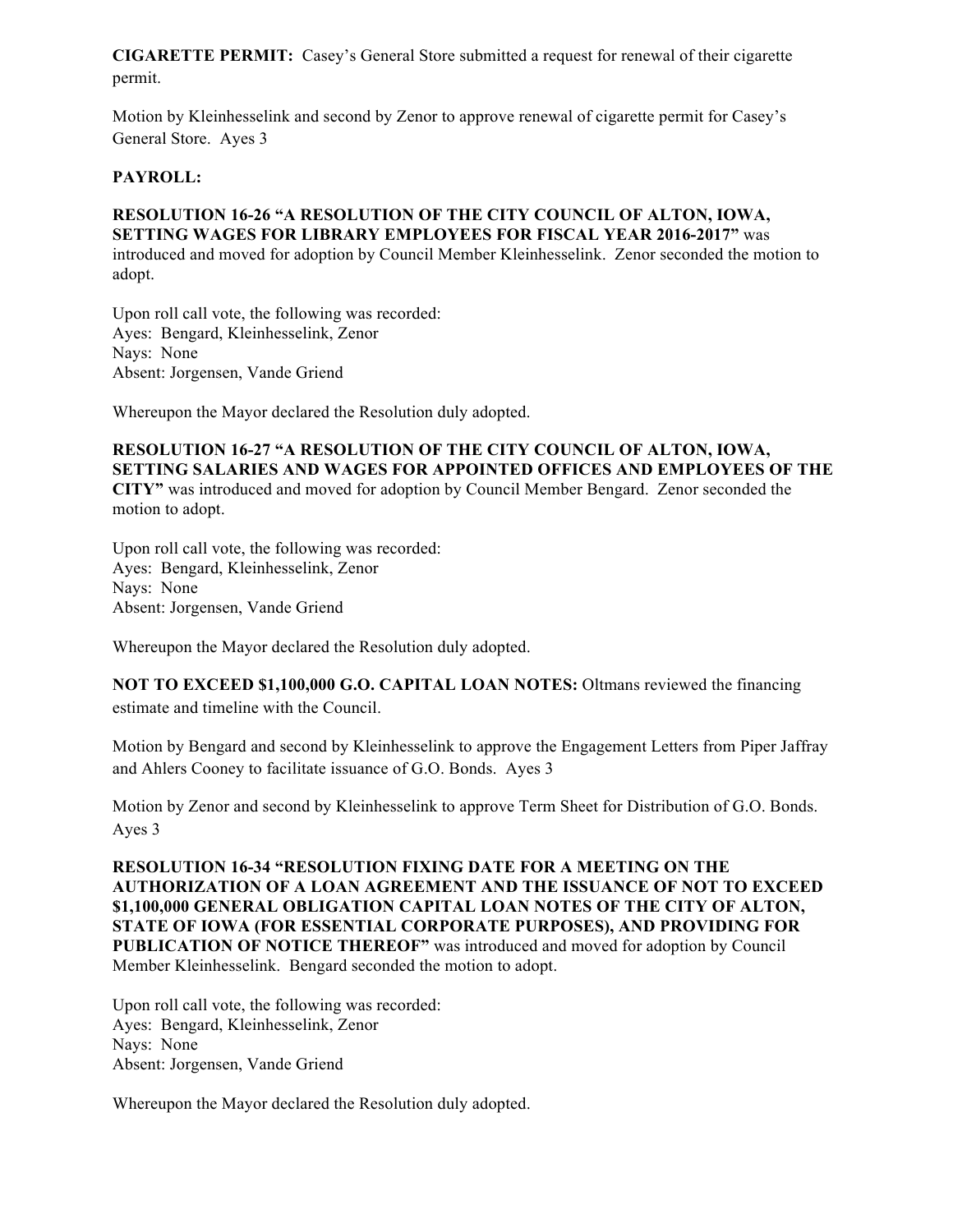#### **TRANSFER OF FUNDS:**

**RESOLUTION 16-28 "A RESOLUTION OF THE CITY COUNCIL OF ALTON, IOWA TRANSFERRING FUNDS FROM THE TIF INDUSTRIAL PARK FUND"** was introduced and moved for adoption by Council Member Zenor. Bengard seconded the motion to adopt.

Upon roll call vote, the following was recorded: Ayes: Bengard, Kleinhesselink, Zenor Nays: None Absent: Jorgensen, Vande Griend

Whereupon the Mayor declared the Resolution duly adopted.

**RESOLUTION 16-29 "A RESOLUTION OF THE CITY COUNCIL OF ALTON, IOWA TRANSFERRING FUNDS FROM THE TIF FAIR VIEW MEADOWS 2ND ADDITION PHASE 1 HOUSING FUND FOR DEBT REPAYMENT"** was introduced and moved for adoption by Council Member Bengard. Zenor seconded the motion to adopt.

Upon roll call vote, the following was recorded: Ayes: Bengard, Kleinhesselink, Zenor Nays: None Absent: Jorgensen, Vande Griend

Whereupon the Mayor declared the Resolution duly adopted.

### **INDUSTRIAL PARK LOT 2 STREET IMPROVEMENTS:**

**RESOLUTION 16-30 "RESOLUTION ADOPTING PLANS, SPECIFICATIONS, FORM OF CONTRACT AND ESTIMATED COST FOR THE 2016 INDUSTRIAL PARK LOT 2 STREET IMPROVEMENTS"** was introduced and moved for adoption by Council Member Zenor. Kleinhesselink seconded the motion to adopt.

Upon roll call vote, the following was recorded: Ayes: Bengard, Kleinhesselink, Zenor Nays: None Absent: Jorgensen, Vande Griend

Whereupon the Mayor declared the Resolution duly adopted.

**RESOLUTION 16-31 "RESOLUTION MAKING AWARD OF CONTRACT"** was introduced and moved for adoption by Council Member Kleinhesselink. Bengard seconded the motion to adopt.

Upon roll call vote, the following was recorded: Ayes: Bengard, Kleinhesselink, Zenor Nays: None Absent: Jorgensen, Vande Griend

Whereupon the Mayor declared the Resolution duly adopted.

**RESOLUTION 16-32 "RESOLUTION APPROVING CONTRACT AND BOND FOR THE 2016 INDUSTRIAL PARK STREET IMPROVEMENTS"** was introduced and moved for adoption by Council Member Zenor. Bengard seconded the motion to adopt.

Upon roll call vote, the following was recorded: Ayes: Bengard, Kleinhesselink, Zenor Nays: None Absent: Jorgensen, Vande Griend

Whereupon the Mayor declared the Resolution duly adopted.